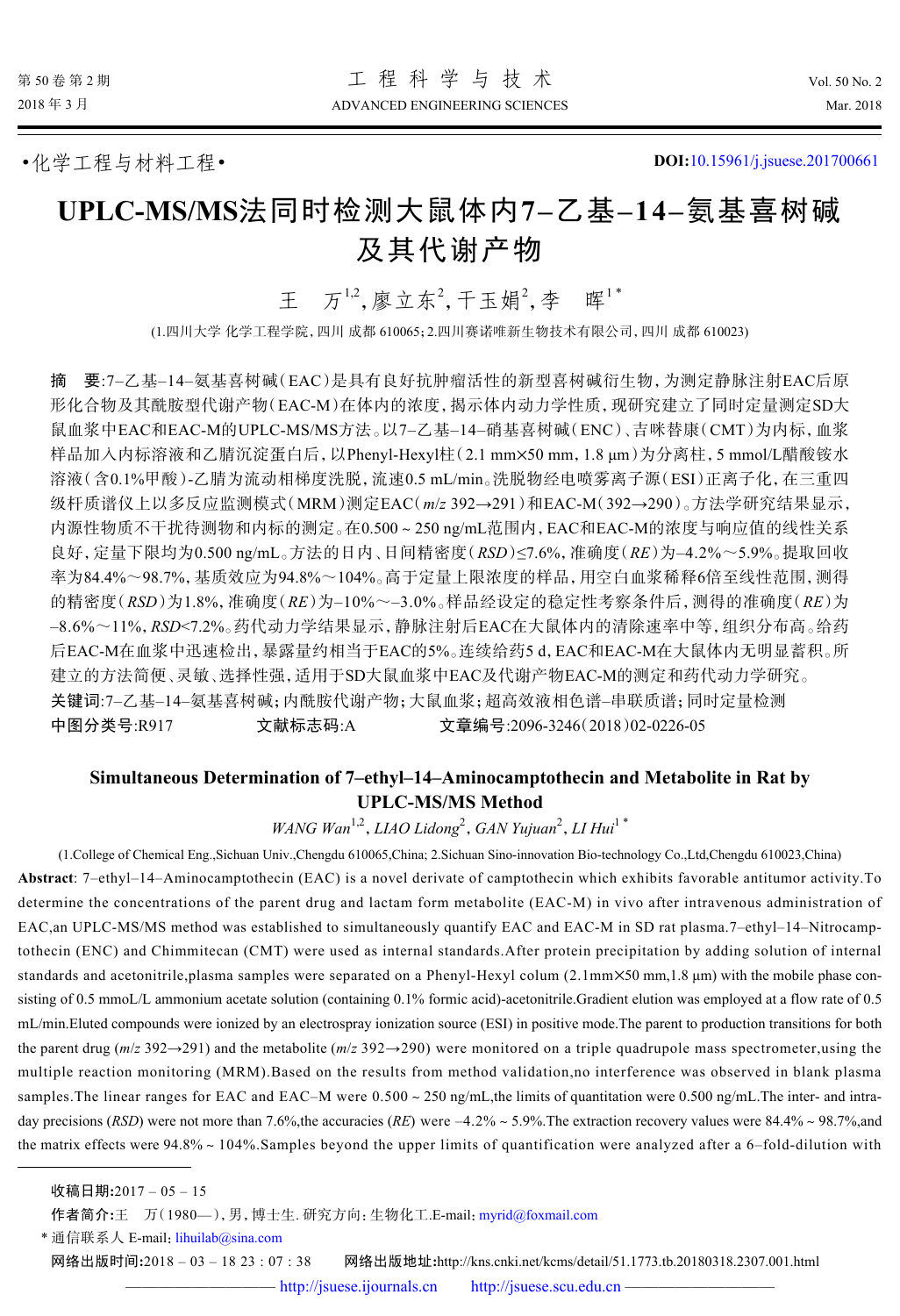tion of EAC or EAC-M was observed after an administration for 5 consecutive days.In summary,the provided method is convenient,sensitive,se-

blank plasma, the precisions (*RSD*) were 1.8%, and the accuracies (*RE*) were  $-10\% \sim -3.0\%$ . In stability tests, the accuracies (*RE*) were –8.6%~11% and the precisions (*RSD*) were blow 7.2%.Data from pharmacokinetic tests indicated that EAC is moderately cleaned and is widely distributed in tissues.EAC-M was rapidly detected in plasma after intravenous administration which showed a 5% exposure of EAC.No accumula-

lective,and suitable for investigation of EAC and EAC-M in pharmacokinetic research.

**Key words**: 7–ethyl–14–Aminocamptothecin;lactam metabolite;rat plasma;UPLC-MS/MS;simultaneous quantitative analysis

喜树碱(CPT)是一种细胞毒类生物碱,于1966年 首次从植物中分离得到<sup>[\[1\]](#page-4-0)</sup>。因其具有显著的抗肿瘤活 性,以及特异性抑制拓扑异构酶 I (TOP I)的机理<sup>[\[2–](#page-4-1)[3\]](#page-4-2)</sup> 而受到广泛关注,一度成为世界性研究热点。若干衍 生物成功合成并应用于临床,在人类抗击肿瘤中发 挥了重要作用<sup>[4–5]</sup>。近年,Duan等<sup>[6]</sup>在喜树碱D环进行 氨基取代,得[到了](#page-1-0)新型衍生物7–乙基–14–氨基喜树 碱(EAC),如[图](#page-1-0)[1](#page-1-0)所示。与其他喜树碱衍生物相比, EAC抗肿瘤活性强,安全性高。但是,有关生物样本 中EAC及其代谢产物的分析方法和应用研究尚未见 报道。

作者基于超高效液相色谱–串联质谱方法(UPLC-MS/MS)具有高选择性、高灵敏度,尤其适合生物样 本复杂体系中微量甚至痕量物质的定量分析等特 点,建立了UPLC-MS/MS同时定[量大鼠](#page-1-0)血浆中EAC 及其内酰胺型代谢产物(EAC-M, [图](#page-1-0)[1](#page-1-0))的分析方法, 并应用于大鼠药代动力学试验。

<span id="page-1-0"></span>

 $R_1 = C_2H_5$ ,  $R_2 = H$ ,  $R_3 = NH_2$  EAC  $R_1 = C_2H_5$ ,  $R_2 = H$ ,  $R_3 = NO_2$  ENC  $R_1 = CH_2C_2H_4$ ,  $R_2 = OH$ ,  $R_3$  $CMT$ 



#### 图 **1 EAC**、**EAC-M**、**ENC**与 **CMT**的化学结构

#### **Fig.1 Chemical structure for EAC, EAC-M, ENC and CMT**

- **1** 实验部分
- **1.1** 药品和试剂

EAC(纯度99.2%)、EAC-M(纯度97.0%)、7–乙

基–14–硝基喜树碱(ENC,纯度97.5%,用作EAC的内 标)由实验室自行合成;吉咪替康( CMT,纯度 94.7%,用作EAC-M的内标)由上海海和药物研究开 发有限公司提供;甲醇、乙腈为色谱纯,购自德国 Merck公司;醋酸铵为色谱纯,购自美国ROE公司;甲 酸为色谱纯,购自德国Fluka公司;超纯水由法国Millipore公司纯水机制备。

标准溶液和质控样品溶液配制:精密称取EAC、 EAC-M对照品各适量,分别用乙腈溶解成1.00 mg/mL 的储备液。精密吸取等量的两种储备液混合,用含 0.2%甲酸乙腈逐级稀释,得到不同浓度的混合标准 工作液。再取混合标准工作液(20 μL)加入大鼠空白 血浆(380 μL),得系列标准溶液,浓度分别为0.500、 1.00、3.00、10.0、30.0、100和250 ng/mL。同法制备4份 质控样品,浓度分别为0.500 ng/mL(定量下限,LLOQ)、 1.50 ng/mL(低浓度质控,LQC)、20.0 ng/mL(中浓度 质控,MQC)和200 ng/mL(高浓度质控,HQC)。

内标溶液配制:精密称取ENC、CMT对照品各适 量,分别用乙腈溶解成1.00 mg/mL的内标储备液。精 密吸取等量的两种内标储备液混合,以含0.2%甲酸 乙腈稀释成浓度均为200 ng/mL内标溶液。

配制过程在避光条件下进行。QC及LLOQ样品 于–70 ℃冰箱内保存备用,其余溶液在4 ℃冰箱内保 存备用。

#### **1.2** 实验动物

SD大鼠,雌雄各半,体重180~260 g,购自上海 西普尔–必凯实验动物有限公司,生产许可证号 SCXK(沪)2013-0016。饲养于中国科学院上海药物 研究所,使用许可证号SYXK(沪)2010-0049。

#### **1.3** 仪器与分析条件

液相色谱–质谱联用仪:岛津高效液相色谱系统 (日本Shimadzu公司),包含DGU–20A5在线脱气机、 LC–30AD泵、SIL–30AC自动进样器、CTO–30A柱温 箱;Qtrap5500三重四极杆串联质谱仪,配备电喷雾电 离源(美国Applied Biosystems公司)。数据处理软件 为Analyst 1.5.2(美国Applied Biosystems公司)。 CT15RE型台式高速离心机(日本Hitachi公司)。H–101 型多功能漩涡混合器(上海康禾光电仪器有限公司)。

液相色谱条件:Phenyl-Hexyl柱(2.1 mm × 50 mm, 1.8 μm,美国Agilent公司);以5 mmol/L醋酸铵水溶液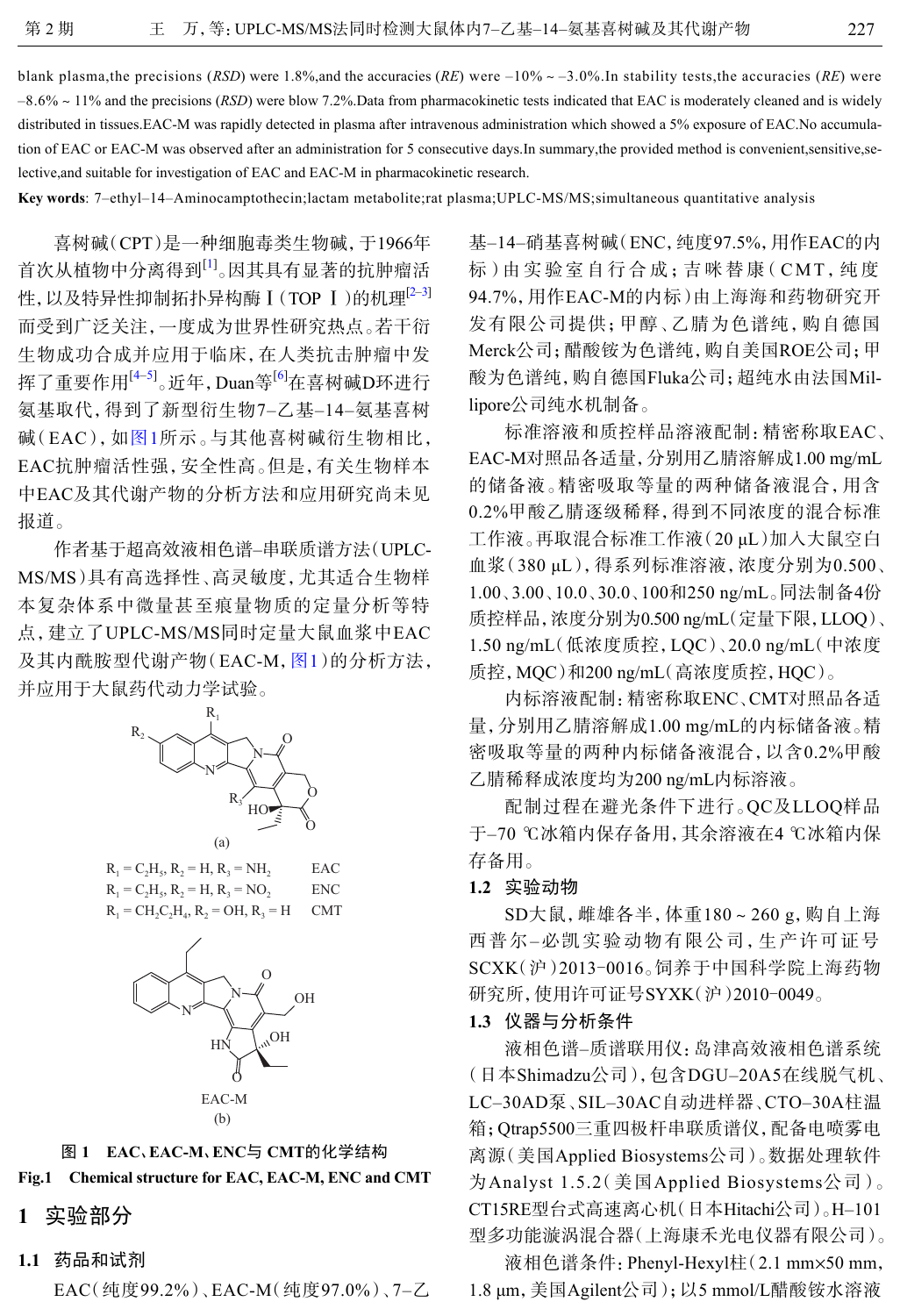(含0.1%甲酸)为流动相A,乙腈为流动相B;梯度洗 脱条件:  $0.0 \sim 0.6$  min(25% B),  $0.6 \sim 0.8$  min(25%  $\sim$  $75\%B$ ),  $0.8\sim$  2.5 min( $75\%B$ ),  $2.5\sim$  2.6 min( $75\%$ 25%B),2.6~3.5 min(25%B);流速0.5 mL/min;进样 量15 μL;自动进样器温度:4 ℃;柱温:室温。

MS/MS条件:ESI正离子方式检测;源喷射电压 5 000 V; 温度500 ℃; 离子源气体1(N<sub>2</sub>)压力50 psi (344.738 kPa);离子源气体2(N<sub>2</sub>)压力50 psi;气帘气 体(N2)压力30 psi;扫描方式为多反应监测(MRM); 扫描时间100 ms;各成分的主要质谱参数及用于定 量分析的母离子→子离子对见表1。

表 **1 MS/MS**参数与定量分析的**MRM**离子对

**Tab.1 MS/MS parameters and MRM ions pair selected for quantitation**

| 化合物   | O1(m/z) | O(3(m/z)) | 去簇电压/V | 碰撞能/eV |
|-------|---------|-----------|--------|--------|
| EAC   | 392.2   | 291.0     | 80     | 44     |
| EAC-M | 392.2   | 290.3     | 70     | 46     |
| ENC.  | 422.2   | 357.1     | 80     | 36     |
| CMT   | 405.0   | 361.0     | 70     | 30     |

#### **1.4** 血浆样品处理

采用乙腈沉淀蛋白处理待测样品。取25.0 μL待 测样品中加入25.0 μL内标溶液和125 μL含0.2%甲酸 的乙腈,涡旋1 min,11 000 r/min离心5 min。取上清液 100 μL,加入100 μL水,涡流混匀,吸取15.0 μL进行 UPLC-MS/MS分析。

#### **1.5** 大鼠体内药代动力学试验

SD大鼠随机分成2组,每组6只,雌雄各半。 EAC溶解于HS15–丙二醇–乙醇–生理盐水(体积比 7∶10∶5∶78)并经孔径0.22 μm的滤膜过滤。

第1组单次尾静脉给予0.8 mg/kg EAC,于给药前 和给药后0.083、0.25、0.5、1.0、2.0、3.0、4.0、6.0、8.0 h 经眼球后静脉丛取血0.2 mL。第2组按0.8 mg/kg,1次/ 天,连续尾静脉给药5天。第5天于给药前和给药后 0.083、0.25、0.5、1.0、2.0、3.0、4.0、6.0、8.0 h经眼 球后静脉丛取血0.2 mL。血样置EDTA抗凝试管中, 11 000 r/min离心5 min,分离血浆,–70 ℃保存待测。

测得数据后,利用 Phoenix 1.3软件(美国 Pharsight公司)的非房室模型计算药代动力学参数。

## **2** 结果与讨论

#### **2.1** 方法选择性

在ESI+方式下,EAC、EAC-M、ENC、CMT分别主 要生成*m*/*z*为392、392、422和405的[M+H]+峰。选择性 对这些基峰离子进行产物离子全扫描分析,EAC、 EAC-M、ENC及CMT生成的碎片离子中,丰度较高的 分别为*m*/*z* 291、290、357和361,将其作为定量分析时

监测的产物离子;EAC、EAC-M、ENC和CMT的保留 时间分别约为2.5、2.1、2.7和2.1 min。结合MS/MS的选 择性和UPLC保留时间的差别,对各组份进行定位和 归属。

与空白血浆样品的色谱图比较,大鼠空白血浆 样品中内源性物质不干扰待测物和内标的检测。结 果如[图](#page-3-0)[2](#page-3-0)所示。

#### **2.2** 标准曲线和定量下限

样品按第1.4节方法处理。以待测物浓度为横坐 标,待测物与内标物的峰面积比值为纵坐标,用加权 (*W*=1/*x* 2 )最小二乘法进行回归运算,求得直线回归 方程。EAC的回归方程为*y*=0.011 5*x*–0.001 47 (*R* 2 =0.994 4),EAC-M的回归方程为*y*=0.003 31*x*+ 0.000 721 (*R* 2 =0.994 8)。结果表明,在0.500~250 ng/mL 范围内,EAC和EAC-M的浓度与响应值线性关系良 好,两者的定量下限均为0.500 ng/mL。

### **2.3** 方法的精密度与准确度

取不同浓度的质控样品(HQC、MQC、LQC、 LLOQ),每一浓度进行6样本分析,根据当日的标准 曲线计算,结果如表2所示。

表 **2** 精密度与准确度结果

**Tab.2 Results of Precision and accuracy**

| 组份    | 加入浓度/<br>$(ng·mL^{-1})$ | 测得浓度/<br>$(ng·mL^{-1})$ | 准确度<br>$RE$ /% | 日内<br>RSD/% | 日间<br>RSD/% |
|-------|-------------------------|-------------------------|----------------|-------------|-------------|
| EAC   | 0.500                   | 0.489                   | $-2.3$         | 5.5         | 6.7         |
|       | 1.50                    | 1.47                    | $-2.3$         | 4.5         | 3.5         |
|       | 20.0                    | 19.7                    | $-1.5$         | 7.6         | 6.2         |
|       | 200                     | 192                     | $-4.2$         | 3.5         | 4.3         |
| EAC-M | 0.500                   | 0.529                   | 5.9            | 5.5         | 7.3         |
|       | 1.50                    | 1.53                    | 2.2            | 4.5         | 5.6         |
|       | 20.0                    | 20.8                    | 3.9            | 7.6         | 5.1         |
|       | 200                     | 208                     | 3.8            | 3.5         | 4.2         |

结果表明,各浓度质控样品中EAC与EAC-M的 准确度(*RE*)为–4.2%~5.9%,日内精密度(*RSD*)和 日间精密度(*RSD*)≤7.6%,结果均在可接受限度内。

#### **2.4** 提取回收率与基质效应

取LQC、MQC、HQC按照第1.4节方法处理,进样 测定。另取空白血浆按第1.4节方法处理(不加内标) 后,加入待测物、内标。每一浓度进行6样本分析,以 前、后两种方法测得峰面积的比值计算回收率。

面积Ap、内标峰面积*I*p。同时,用水代替空白血浆同法 上述操作, 测得待测物峰面积A<sub>a</sub>、内标峰面积*I*<sub>a</sub>, 按式 取6只大鼠空白血浆在低(1.50 ng/mL)、高(200 ng/mL) 2个浓度下考察基质效应。空白血浆按第1.4节方法处 理(不加内标)后,加入待测物、内标,测得待测物峰 (1)计算内标归一化基质因子*MF*n。

$$
MF_{\rm n} = A_{\rm p} \times I_{\rm a} / (A_{\rm a} \times I_{\rm p}) \tag{1}
$$

回收率与基质效应测试结果见表3。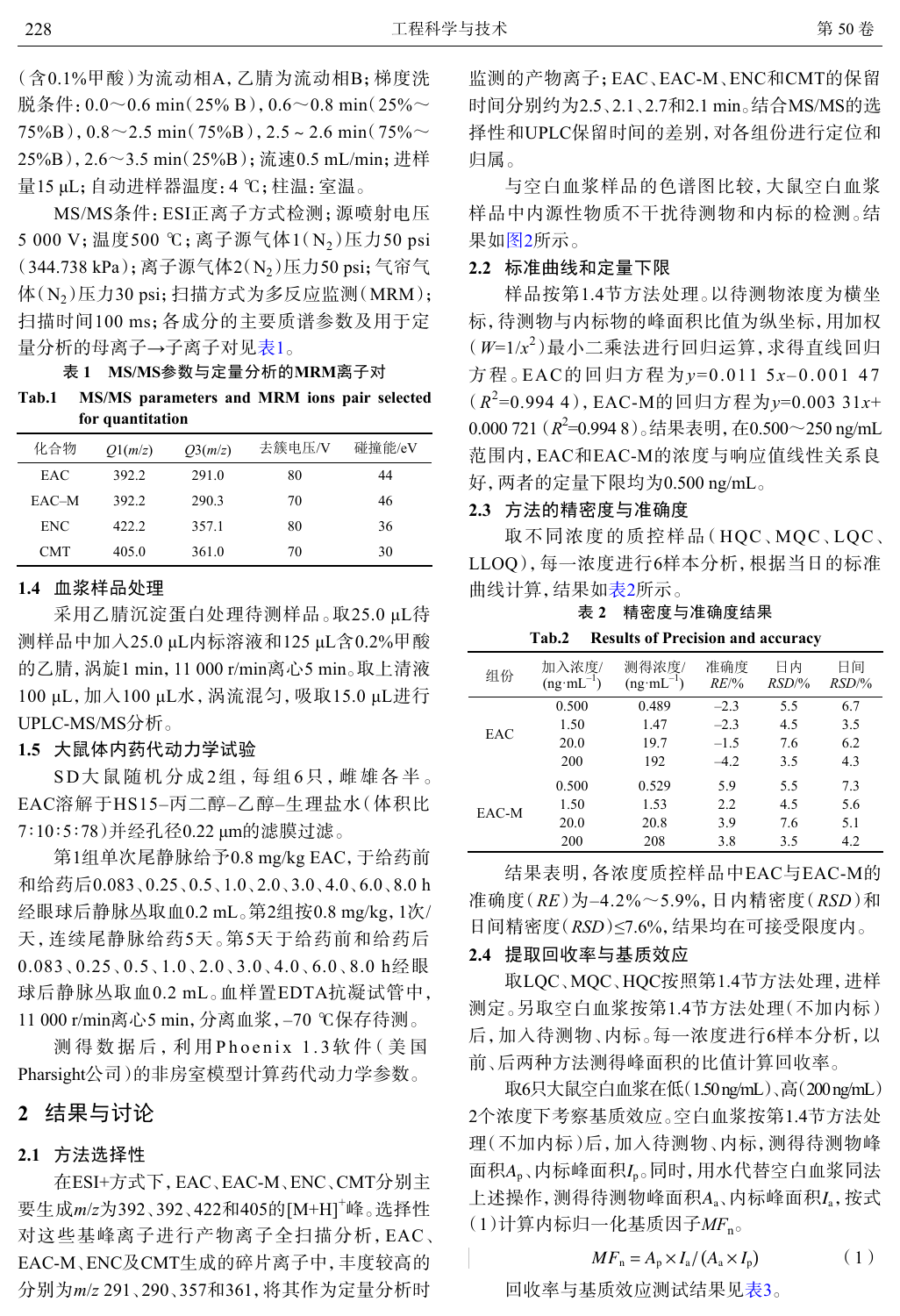<span id="page-3-0"></span>

图 **2** 血浆中待测物与内标的典型**MRM**图谱

## **Fig.2 Represent chromatograms of analytes and internal standards in plasma samples**

表 **3** 回收率与血浆基质效应结果 **Tab.3 Extration recovery and matrix effects in plasma**

| 组份    | 浓度/(ng·mL <sup>-1</sup> ) 回收率/% RSD/% 基质效应/% RSD/% |      |     |      |     |
|-------|----------------------------------------------------|------|-----|------|-----|
|       | 1.50                                               | 91.9 | 2.5 | 94.8 | 5.0 |
| EAC   | 20.0                                               | 93.0 | 3.5 |      | -   |
|       | 200                                                | 92.6 | 6.7 | 104  | 2.7 |
|       | 1.50                                               | 86.9 | 7.0 | 101  | 2.6 |
| EAC-M | 20.0                                               | 96.3 | 6.1 |      | -   |
|       | 200                                                | 84.4 | 7.0 | 100  | 1.1 |
| ENC   | 200                                                | 96.6 | 6.6 |      |     |
| CMT   | 200                                                | 98.7 | 6.8 |      |     |

由测试结果可见,各组份在低、中、高3个浓度的 回收率为84.4%~98.7%。各组份在每一浓度水平下 基质效应的RSD≤5%,基质对本方法的影响可以忽略。

## **2.5** 稀释试验

6份浓度为1 200 ng/mL的质控样品经空白血浆稀 释6倍后进行分析,EAC测得值的精密度(*RSD*)和准 确度(*RE*)分别为1.8%、–10%,EAC-M测得值的精密 度(*RSD*)和准确度(*RE*)分别为1.8%、–3.0%。结果表 明,样品经空白血浆稀释6倍后不影响结果的准确性。

#### **2.6** 样品稳定性考察

取低(1.50 ng/mL)、高(200 ng/mL)2个浓度的全 血样品和血浆样品,低(10.0 ng/mL)、高(5 000 ng/mL) 2个浓度的标准溶液,以及标准储备液进行稳定性考 察。分别考察全血样品室温放置2 h、血浆样品室温放 置4 h、血浆样品经历3次冻融、血浆样品–70 ℃放置 27 d、血浆样品预处理后4 ℃放置24 h、储备液和标准 溶液在4 ℃放置30 d、储备液和标准溶液在室温放置 6 h的稳定性。每一浓度进行3样本分析。

结果表明,EAC的准确度(*RE*)为–4.0%~11%, *RSD*小于7.2%;EAC-M的准确度(*RE*)为–8.6%~ 6.2%,*RSD*小于5.9%。说明EAC和EAC-M在上述条件 下均稳定。

#### **2.7** 药动学试验

将所建立的UPLC-MS/MS方法应用于SD大鼠药 代动力学试验,血浆样品中分析物的代表性MRM图 谱见[图](#page-3-0)[2](#page-3-0)[\(](#page-3-0)[d](#page-3-0)[\)](#page-3-0)。SD大鼠以0.8 mg/kg单次静脉给药、连 续5 d多次静脉给药(1次/d)后,血浆中EAC和EAC-M的药–时曲线[见图](#page-4-3)[3](#page-4-3),药代动力学参数见[表](#page-4-4)[4](#page-4-4)。